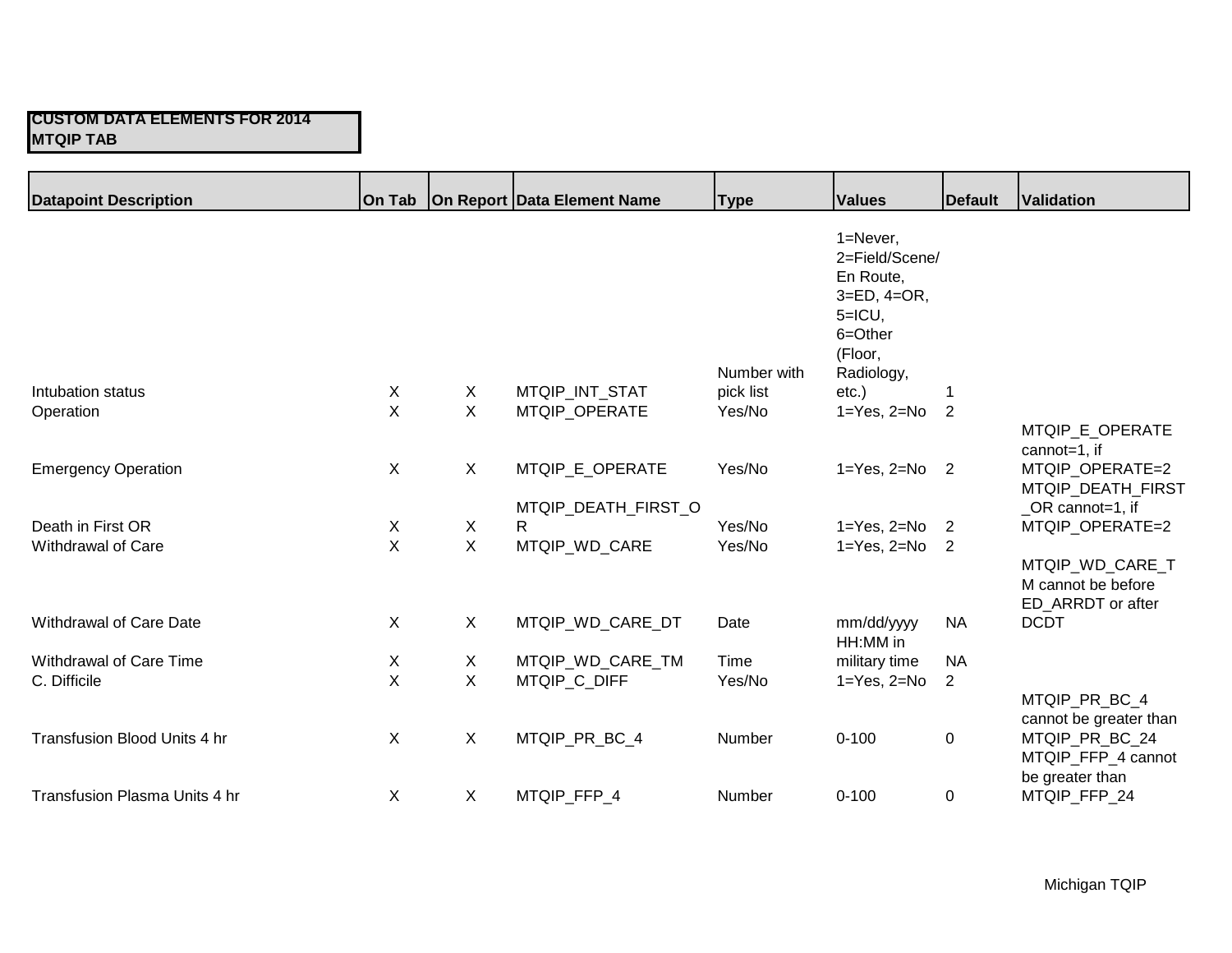| Transfusion Platelets Units 4 hr | $\sf X$      | $\sf X$      | MTQIP_PLT_4    | Number | $0 - 100$         | 0              | be greater than<br>MTQIP_PLT_24                                                                                                         |
|----------------------------------|--------------|--------------|----------------|--------|-------------------|----------------|-----------------------------------------------------------------------------------------------------------------------------------------|
| Cryoprecipitate Units 4 hr       | $\mathsf{X}$ | $\mathsf{X}$ | MTQIP_CRYO_4   | Number | $0 - 100$         | 0              | MTQIP_CRYO_4<br>cannot be greater than<br>MTQIP_CRYO_24<br>MTQIP IVF 4 cannot                                                           |
| <b>IV Fluid Liters 4hr</b>       | $\mathsf{X}$ | X            | MTQIP_IVF_4    | Number | $0 - 100$         | 0              | be greater than<br>MTQIP_IVF_24<br>MTQIP_PR_BC_24<br>cannot be less than                                                                |
| Units Blood 0-24 hrs             | $\sf X$      | $\sf X$      | MTQIP_PR_BC_24 | Number | $0 - 100$         | 0              | MTQIP_PR_BC_4<br>MTQIP_FFP_24 cannot                                                                                                    |
| Units FFP 0-24 hrs               | $\sf X$      | $\sf X$      | MTQIP_FFP_24   | Number | $0 - 100$         | 0              | be less than<br>MTQIP_FFP_4<br>MTQIP_PLT_24 cannot                                                                                      |
| Units Platelets 0-24 hrs         | X            | $\mathsf{X}$ | MTQIP_PLT_24   | Number | $0 - 100$         | 0              | be less than<br>MTQIP_PLT_4<br>MTQIP_CRYO_24                                                                                            |
| Cryoprecipitate Units 24 hrs     | $\sf X$      | $\sf X$      | MTQIP_CRYO_24  | Number | $0 - 100$         | 0              | cannot be less than<br>MTQIP_CRYO_4<br>MTQIP_IVF_24 cannot<br>be less than                                                              |
| IV Fluid Liters 24hr             | $\sf X$      | $\sf X$      | MTQIP_IVF_24   | Number | $0 - 100$         | 0              | MTQIP_IVF_4                                                                                                                             |
| Tranexamic Acid (Amicar)         | $\mathsf{X}$ | X            | MTQIP_TXA      | Yes/No | $1 = Yes, 2 = No$ | $\overline{2}$ | MTQIP_TXA cannot be<br>2, if MTQIP TXA DT<br>or MTQIP_TXA_TM<br>populated by value<br>other than NA<br>MTQIP_TXA_DT<br>cannot be before |
| <b>Tranexamic Acid Date</b>      | $\sf X$      | $\sf X$      | MTQIP_TXA_DT   | Date   | mm/dd/yyyy        | <b>NA</b>      | ED_ARRDT or after<br><b>DCDT</b>                                                                                                        |
|                                  |              |              |                |        |                   |                |                                                                                                                                         |

MTQIP\_PLT\_4 cannot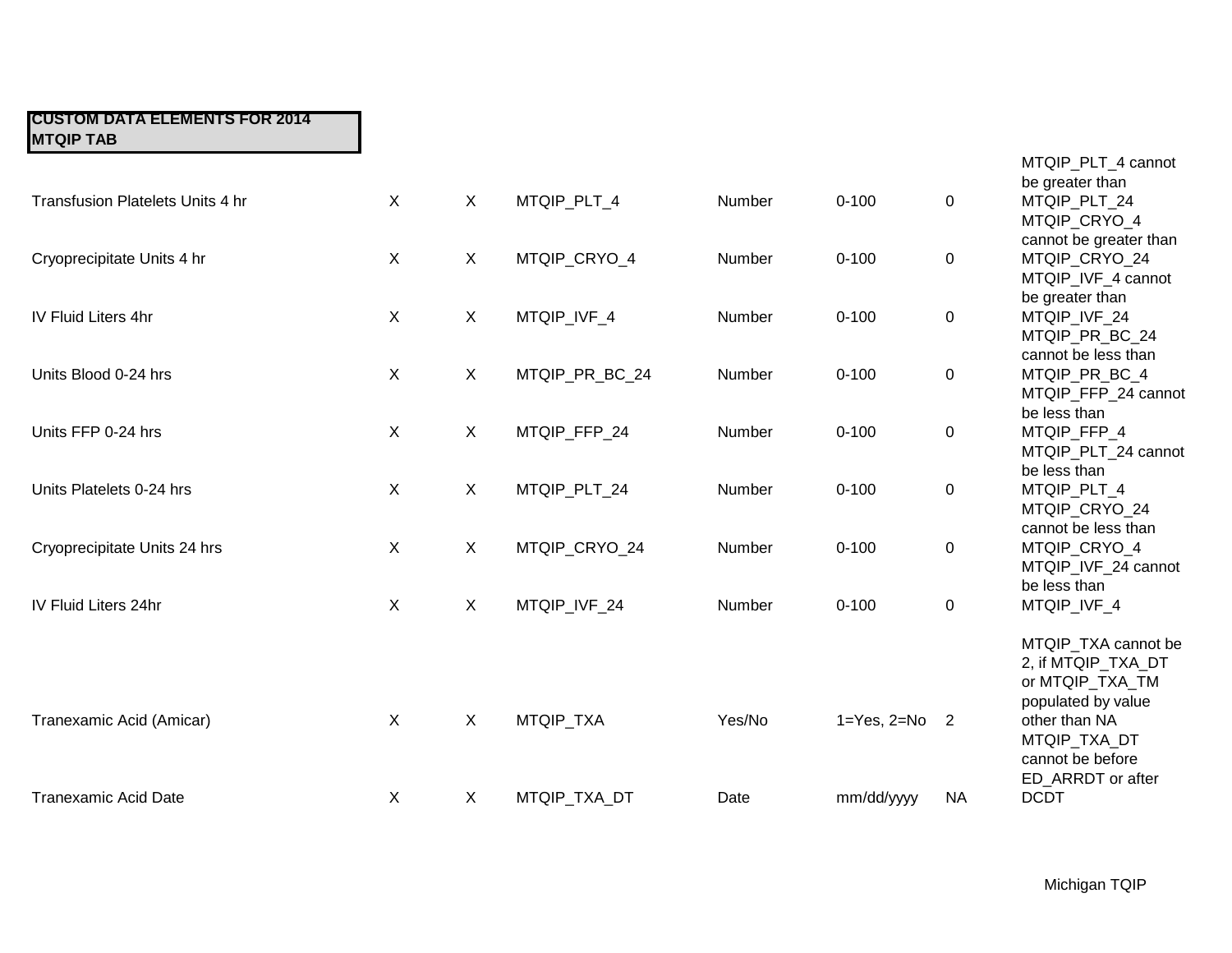| <b>CUSTOM DATA ELEMENTS FOR 2014</b><br><b>MTQIP TAB</b>          |                   |                   |                                 |                          |                                                                                                                                                                                                                                                                     |                        |                                                         |
|-------------------------------------------------------------------|-------------------|-------------------|---------------------------------|--------------------------|---------------------------------------------------------------------------------------------------------------------------------------------------------------------------------------------------------------------------------------------------------------------|------------------------|---------------------------------------------------------|
| <b>Tranexamic Acid Time</b><br><b>Highest GCS Total</b>           | X<br>$\mathsf{X}$ | X<br>$\mathsf{X}$ | MTQIP_TXA_TM<br>MTQIP_TBI_GCS_H | Time<br>Number           | HH:MM in<br>military time<br>$3 - 15$                                                                                                                                                                                                                               | <b>NA</b><br><b>NA</b> |                                                         |
| <b>GCS Motor Component of Highest GCS Total</b>                   | $\sf X$           | X                 | MTQIP_TBI_GCS_MR                | Number                   | $1 - 6$                                                                                                                                                                                                                                                             | <b>NA</b>              |                                                         |
| GCS Assessment Qualifier Component of<br><b>Highest GCS Total</b> | $\sf X$           | $\sf X$           | MTQIP_TBI_GCS_Q                 | Code with pick<br>list   | L=Legitimate,<br>E=Obstruction<br>to eye,<br>S=Sedated,<br>T=Intubated,<br>TP=Intubated<br>and chemically<br>paralyzed<br>1=Intraventricu<br>lar<br>monitor/cathet<br>er,<br>2=Intraparenc<br>hymal<br>pressure<br>monitor,<br>3=Parenchym<br>al oxygen<br>monitor, | <b>NA</b>              |                                                         |
| Cerebral Monitor 1                                                | X                 | X                 | MTQIP_TBI_CMON1                 | Number with<br>pick list | 4=Jugular<br>venous bulb                                                                                                                                                                                                                                            | <b>NA</b>              | MTQIP_TBI_CMON1_                                        |
| <b>Cerebral Monitor 1 Date</b>                                    | X                 | X                 |                                 | Date                     |                                                                                                                                                                                                                                                                     | <b>NA</b>              | DT cannot be before<br>ED_ARRDT or after<br><b>DCDT</b> |
|                                                                   |                   |                   | MTQIP_TBI_CMON1_DT              |                          | mm/dd/yyyy<br>HH:MM in                                                                                                                                                                                                                                              |                        |                                                         |
| Cerebral Monitor 1 Time                                           | X                 | X                 | MTQIP_TBI_CMON1_TM              | Time                     | military time                                                                                                                                                                                                                                                       | <b>NA</b>              |                                                         |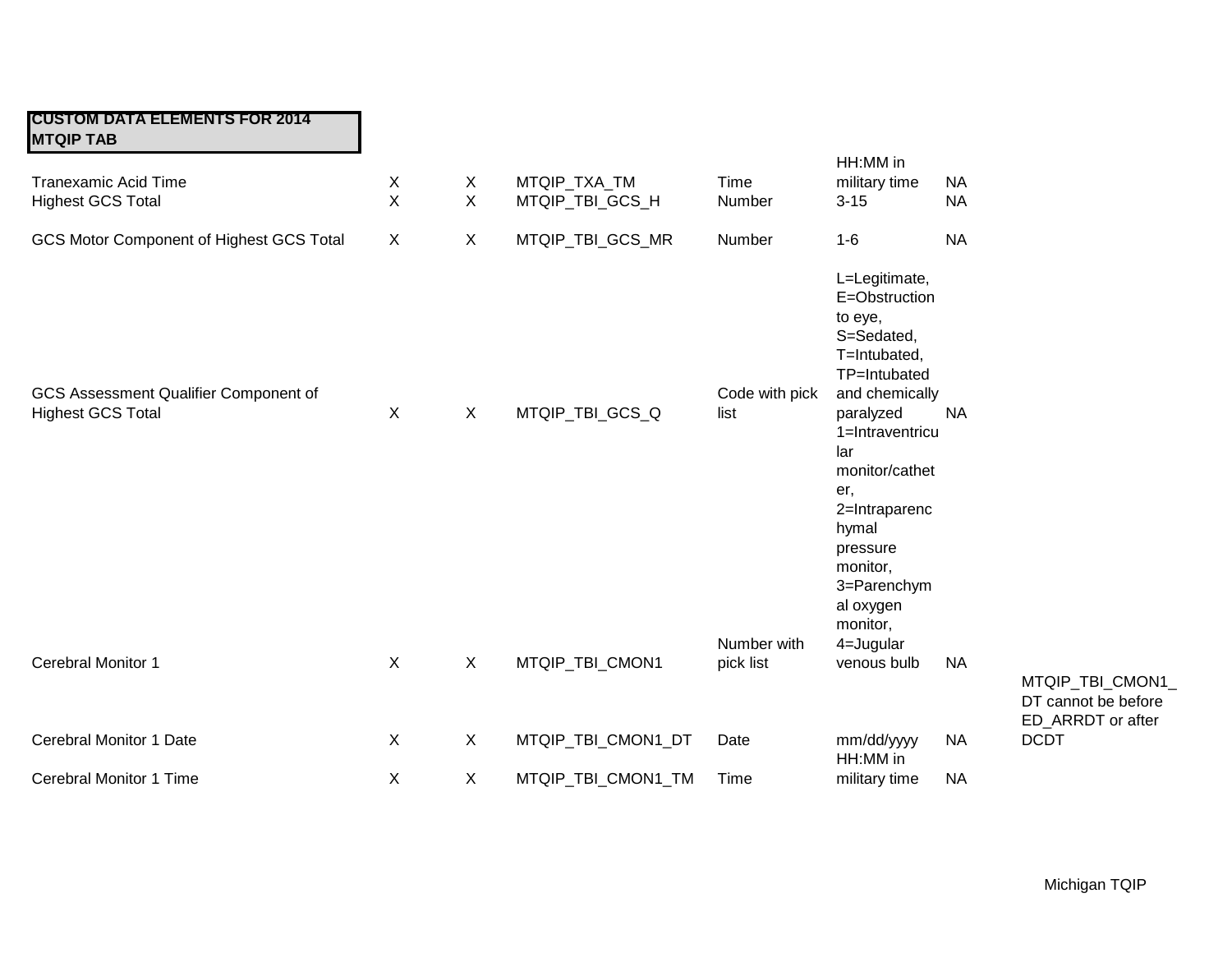| Cerebral Monitor 2        | X            | X            | MTQIP_TBI_CMON2    | Number with<br>pick list | 1=Intraventricu<br>lar<br>monitor/cathet<br>er,<br>2=Intraparenc<br>hymal<br>pressure<br>monitor,<br>3=Parenchym<br>al oxygen<br>monitor,<br>4=Jugular<br>venous bulb   | <b>NA</b> |                                                              |
|---------------------------|--------------|--------------|--------------------|--------------------------|-------------------------------------------------------------------------------------------------------------------------------------------------------------------------|-----------|--------------------------------------------------------------|
|                           |              |              |                    |                          |                                                                                                                                                                         |           | MTQIP_TBI_CMON2_<br>DT cannot be before<br>ED_ARRDT or after |
| Cerebral Monitor 2 Date   | X            | X            | MTQIP_TBI_CMON2_DT | Date                     | mm/dd/yyyy<br>HH:MM in                                                                                                                                                  | <b>NA</b> | <b>DCDT</b>                                                  |
| Cerebral Monitor 2 Time   | $\mathsf{X}$ | $\mathsf{X}$ | MTQIP_TBI_CMON2_TM | Time<br>Number with      | military time<br>1=Intraventricu<br>lar<br>monitor/cathet<br>er,<br>2=Intraparenc<br>hymal<br>pressure<br>monitor,<br>3=Parenchym<br>al oxygen<br>monitor,<br>4=Jugular | <b>NA</b> |                                                              |
| <b>Cerebral Monitor 3</b> | X            | X            | MTQIP_TBI_CMON3    | pick list                | venous bulb                                                                                                                                                             | <b>NA</b> |                                                              |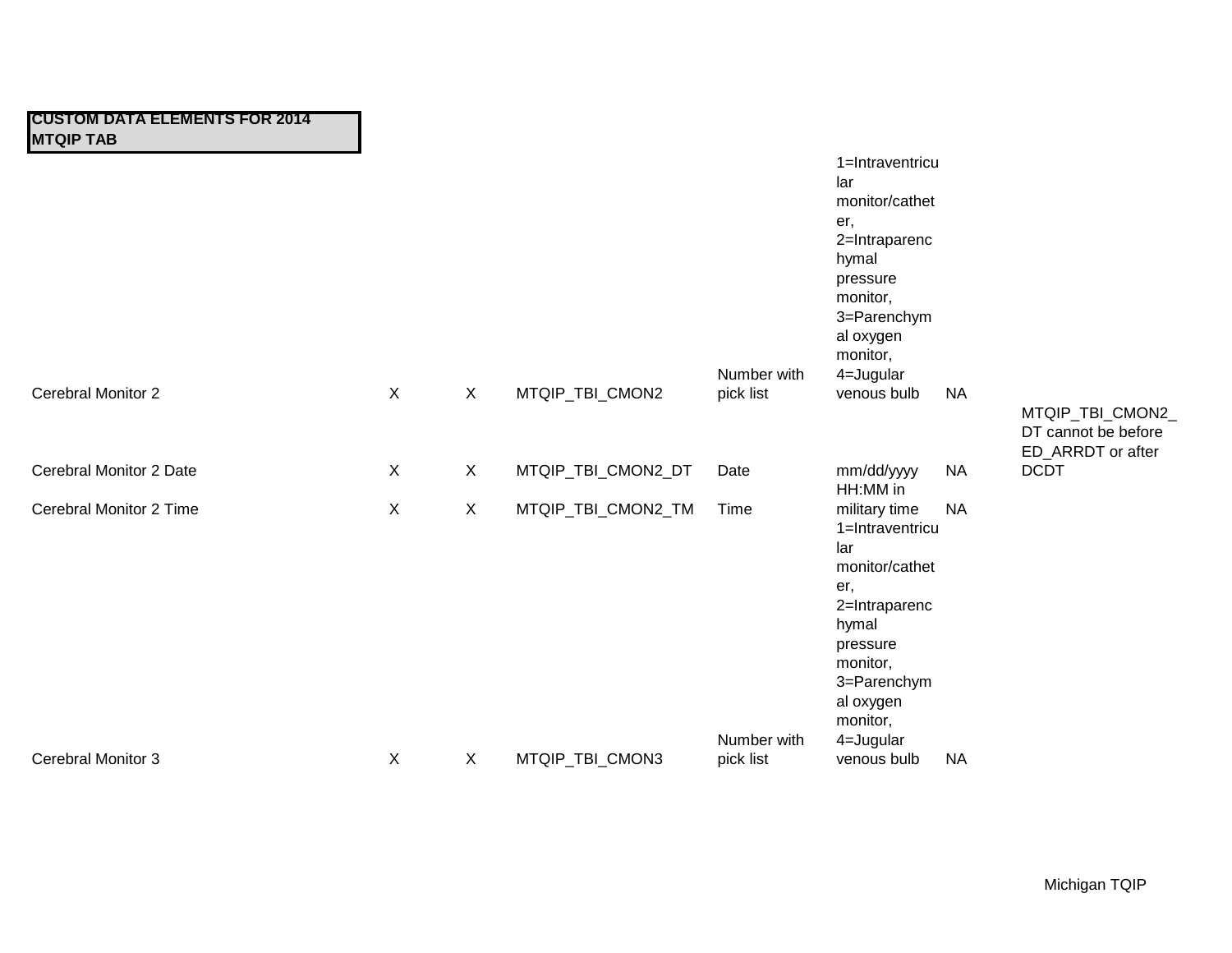|                                                                                |              |              |                     |                       |                                                             |                            | ED_ARRDT or after                                           |
|--------------------------------------------------------------------------------|--------------|--------------|---------------------|-----------------------|-------------------------------------------------------------|----------------------------|-------------------------------------------------------------|
| <b>Cerebral Monitor 3 Date</b>                                                 | X            | X            | MTQIP_TBI_CMON3_DT  | Date                  | mm/dd/yyyy<br>HH:MM in                                      | <b>NA</b>                  | <b>DCDT</b>                                                 |
| Cerebral Monitor 3 Time                                                        | X            | X            | MTQIP_TBI_CMON3_TM  | Time<br>Number with   | military time                                               | <b>NA</b>                  |                                                             |
| Reason Cerebral Monitor Withheld                                               | X            | X            | MTQIP TBI CWITH     | pick list             | See below                                                   | 0                          |                                                             |
| <b>TBI Beta Blocker Treatment</b>                                              | X            | X            | MTQIP_TBI_BETA      | Yes/No<br>Number with | $1 = Yes, 2 = No$                                           | 2                          |                                                             |
| <b>VTE Propyhlaxis Type</b>                                                    | X            | X            | MTQIP VTE PROP TYPE | pick list             | See below                                                   | $\mathbf 0$                |                                                             |
|                                                                                |              |              |                     |                       |                                                             |                            | MTQIP_VTE_PROP_D<br>T cannot be before<br>ED_ARRDT or after |
| <b>VTE Propyhlaxis Date</b>                                                    | $\mathsf{X}$ | X            | MTQIP VTE PROP DT   | Date                  | mm/dd/yyyy<br>HH:MM in                                      | <b>NA</b>                  | <b>DCDT</b>                                                 |
| <b>VTE Prophylaxis Time</b>                                                    | X            | X            | MTQIP_VTE_PROP_TM   | Time                  | military time                                               | <b>NA</b>                  |                                                             |
| Lowest ED SBP                                                                  | X            | X            | MTQIP_L_ED_SBP      | Number                | $0 - 200$<br>1=None,<br>2=Angiogram<br>only,<br>3=Angiogram | <b>NA</b>                  |                                                             |
|                                                                                |              |              |                     | Number with           | with                                                        |                            |                                                             |
| Angiography                                                                    | X            | X            | <b>MTQIP ANGIO</b>  | pick list             | embolization                                                | -1                         |                                                             |
| <b>Embolization Site Liver</b>                                                 | Χ            | X            | MTQIP_EMB_SITE_L    | Yes/No                | $1 = Yes$ , $2 = No$                                        | 2                          |                                                             |
| <b>Embolization Site Spleen</b>                                                | X            | $\mathsf X$  | MTQIP_EMB_SITE_S    | Yes/No                | $1 = Yes$ , $2 = No$                                        | $\overline{2}$             |                                                             |
| <b>Embolization Site Kidneys</b><br>Embolization Site Pelvic (illiac, gluteal, | X            | X            | MTQIP_EMB_SITE_K    | Yes/No                | $1 = Yes, 2 = No$                                           | $\overline{2}$             |                                                             |
| obturator)<br>Embolization Site Retroperitoneum (lumbar,                       | X            | X            | MTQIP_EMB_SITE_P    | Yes/No                | $1 = Yes, 2 = No$                                           | $\overline{\phantom{0}}^2$ |                                                             |
| sacral)<br>Embolization Site Peripheral vascular (neck,                        | X            | X            | MTQIP_EMB_SITE_R    | Yes/No                | $1 = Yes, 2 = No$                                           | $\overline{\phantom{0}}^2$ |                                                             |
| extremities)                                                                   | X            | X            | MTQIP_EMB_SITE_NE   | Yes/No                | $1 = Yes, 2 = No$                                           | $\overline{\phantom{0}}$   |                                                             |
| Embolization Site Aorta (thoracic or abdominal)                                | X            | $\mathsf{X}$ | MTQIP_EMB_SITE_A    | Yes/No                | $1 = Yes, 2 = No$ 2                                         |                            |                                                             |

MTQIP\_TBI\_CMON3\_ DT cannot be before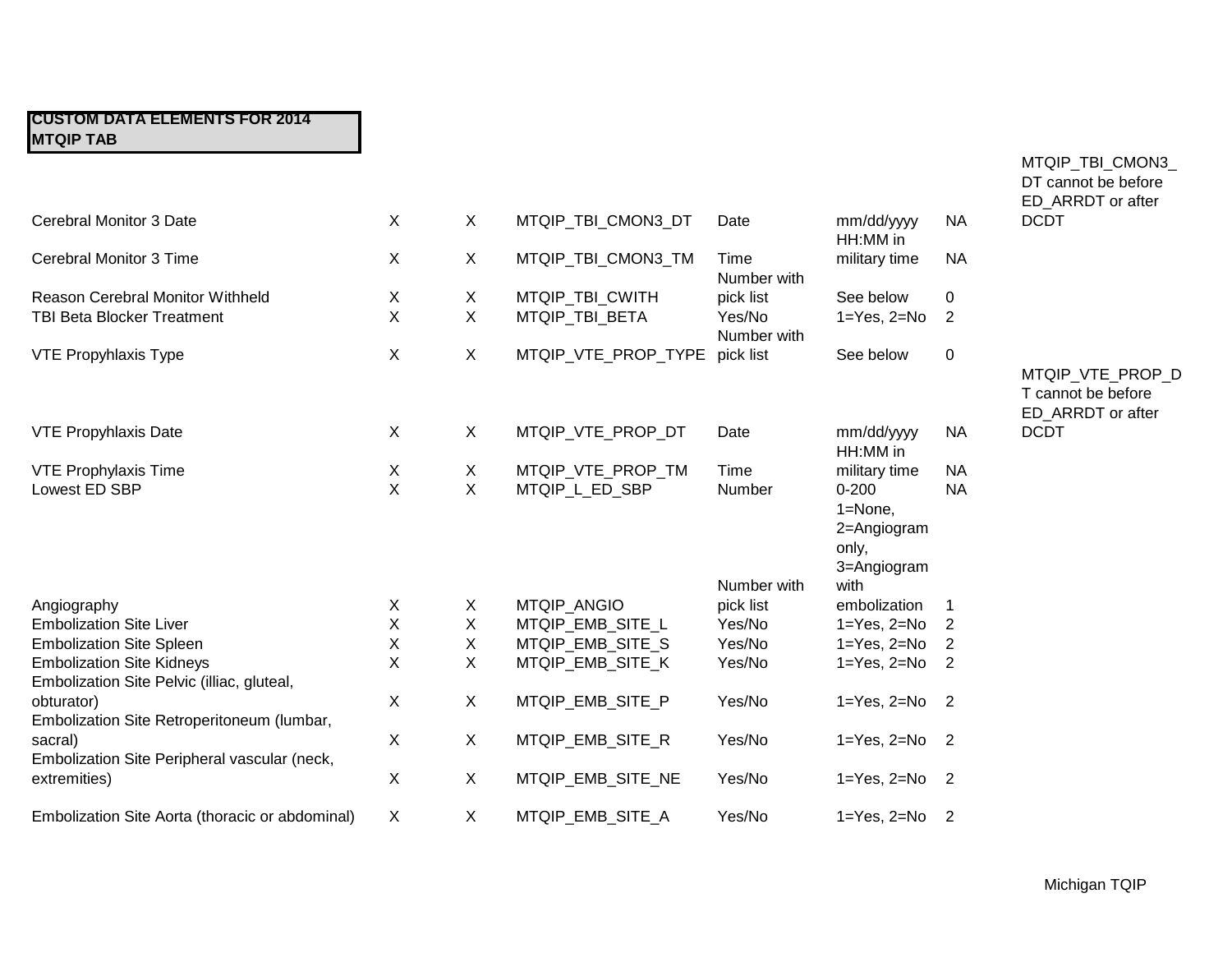| <b>CUSTOM DATA ELEMENTS FOR 2014</b><br><b>MTQIP TAB</b> |             |              |                   |        |                                    |                            |                                                         |
|----------------------------------------------------------|-------------|--------------|-------------------|--------|------------------------------------|----------------------------|---------------------------------------------------------|
| <b>Embolization Site Other</b>                           | $\mathsf X$ | $\mathsf{X}$ | MTQIP_EMB_SITE_O  | Yes/No | $1 = Yes, 2 = No$ 2                |                            | MTQIP_ANGIO_DT<br>cannot be before<br>ED_ARRDT or after |
| Angiography Date                                         | X           | X            | MTQIP ANGIO DT    | Date   | mm/dd/yyyy<br>HH:MM in             | <b>NA</b>                  | <b>DCDT</b>                                             |
| Angiography Time                                         | X           | X            | MTQIP ANGIO TM    | Time   | military time                      | <b>NA</b>                  |                                                         |
| Surgery for Hemorrhage Control Laparotomy                | X           | $\mathsf{X}$ | MTQIP_SURG_TYPE_L | Yes/No | $1 = Yes, 2 = No$                  | 2                          |                                                         |
| Surgery for Hemorrhage Control Thoracotomy               | X           | X            | MTQIP_SURG_TYPE_T | Yes/No | $1 = Yes, 2 = No$                  | $\overline{\phantom{0}}^2$ |                                                         |
| Surgery for Hemorrhage Control Sternotomy                | X           | X            | MTQIP SURG TYPE S | Yes/No | $1 = Yes, 2 = No$                  | $\overline{2}$             |                                                         |
| Surgery for Hemorrhage Control Extremity                 | X           | X            | MTQIP_SURG_TYPE_E | Yes/No | $1 = Yes$ , $2 = No$               | $\overline{2}$             |                                                         |
| Surgery for Hemorrhage Control Neck                      | X           | X            | MTQIP_SURG_TYPE_N | Yes/No | $1 = Yes, 2 = No$                  | $\overline{2}$             |                                                         |
| Surgery for Hemorrhage Control Amputation                | X           | X            | MTQIP_SURG_TYPE_A | Yes/No | $1 = Yes, 2 = No$                  | $\overline{2}$             |                                                         |
|                                                          |             |              |                   |        |                                    |                            | MTQIP SURG DT<br>cannot be before<br>ED_ARRDT or after  |
| Surgery for Hemorrhage Control Date                      | X           | $\mathsf{X}$ | MTQIP_SURG_DT     | Date   | mm/dd/yyyy<br>HH:MM in             | <b>NA</b>                  | <b>DCDT</b>                                             |
| Surgery for Hemorrhage Control Time                      | X           | X            | MTQIP_SURG_TM     | Time   | military time                      | <b>NA</b>                  |                                                         |
| Rx Units Blood in ED or Transport                        |             | X            | <b>EDPRBC</b>     | Number | $0 - 100$                          | 0                          |                                                         |
| Units Blood Total (Hospital)                             |             | Χ            | <b>PRBCTOT</b>    | Number | $0 - 100$                          | 0                          |                                                         |
| Units FFP Total (Hospital)                               |             | Χ            | <b>FFPTOT</b>     | Number | $0 - 100$                          | 0                          |                                                         |
| Units Platelets Total (Hospital)                         |             | X            | <b>PLTTOT</b>     | Number | $0 - 100$                          | 0                          |                                                         |
| Factor 7a Total                                          |             | X            | F7TOT             | Number | $0 - 10$<br>$101 = Acute$<br>Renal | $\Omega$                   |                                                         |
| <b>Acute Renal Insufficiency</b>                         | X           | X            |                   | Number | Insufficiency                      | 0                          |                                                         |

Reason **Cerebral Monitor Withheld**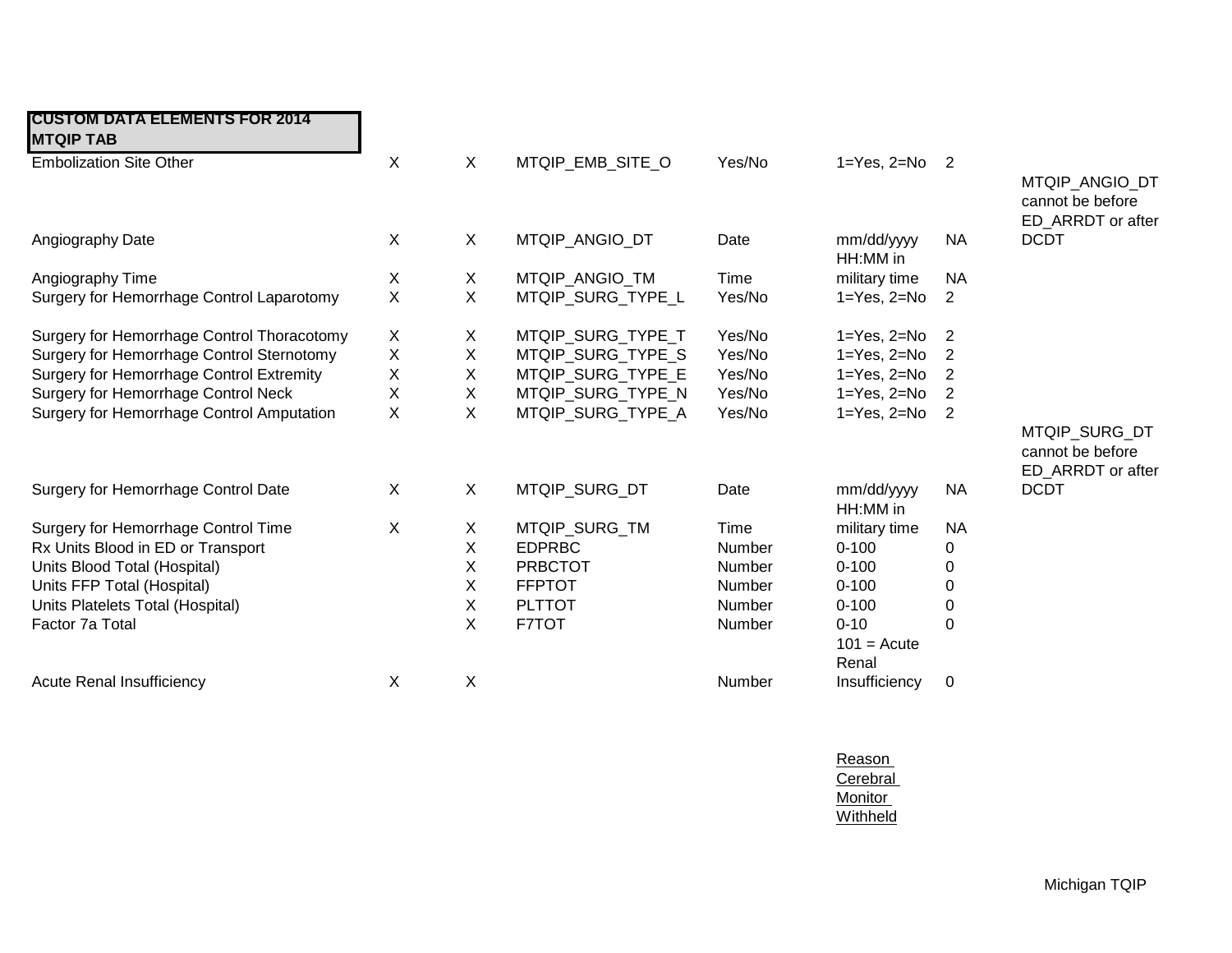0=Not Known/Not Recorded 1=Decision to withhold life sustaining measures 2=Death prior to correction of coagulopathy 3=Expected to improve within 8 hours due to effects of alcohol and/or drugs 4=Operative evacuation with improvement post-op 5=No ICP because of coagulopathy 6=Attempt made, but unsuccessful due to technical issues 7=Neurosurgic al discretion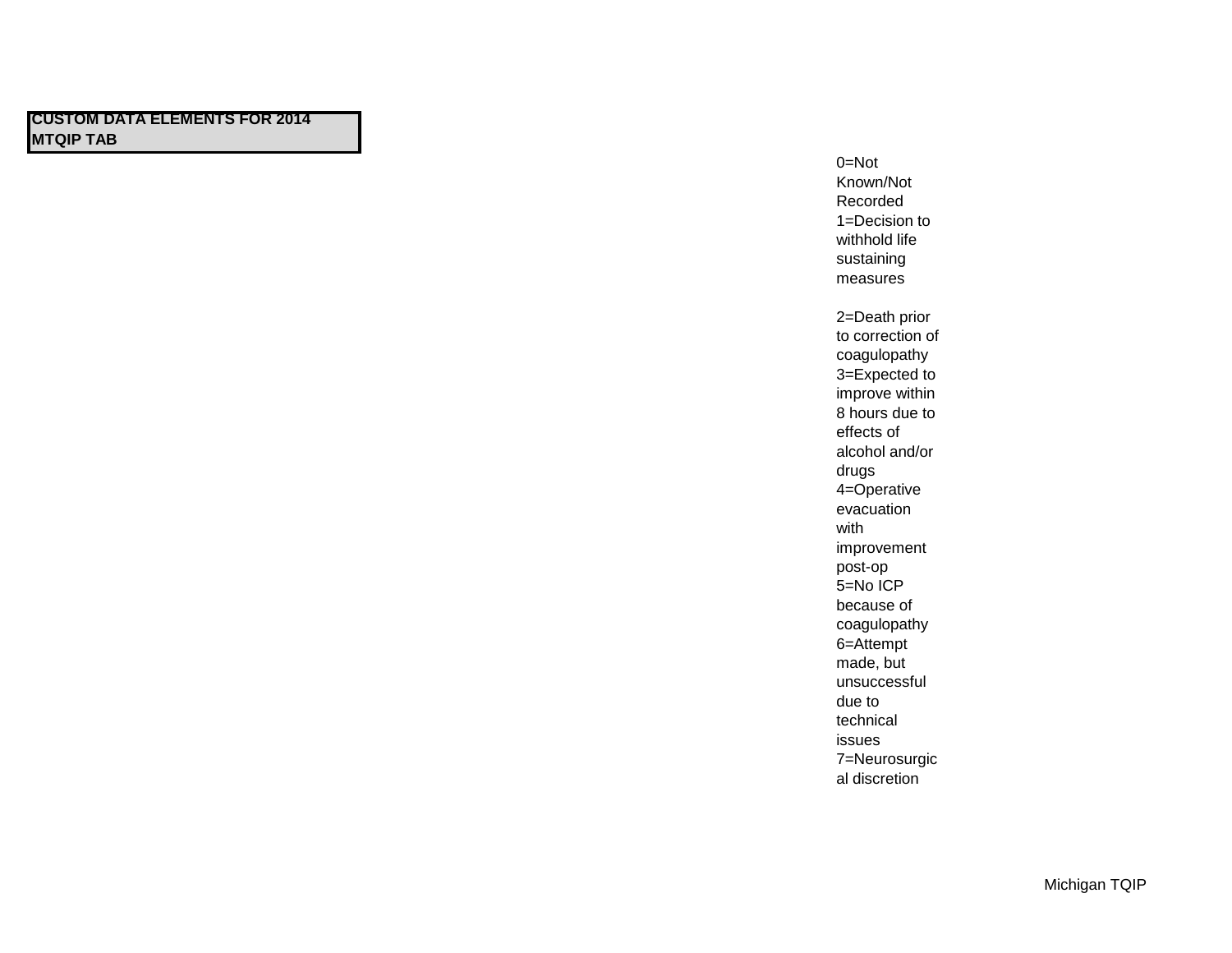VTE **Propyhlaxis Type** 0=Not Known/Not Recorded 1=Heparin 5=None 6=LMWH (Dalteparin, Enoxaparin, etc.) 7=Direct Thrombin Inhibitor (Dabigatran, etc.) 8=Oral Xa Inhibitor (Rivaroxaban, etc.) 9=Coumadin 10=Other

#### Embolization

**Site** 1=Liver 2=Spleen 3=Kidneys 4=Pelvic (illiac, gluteal, obturator)